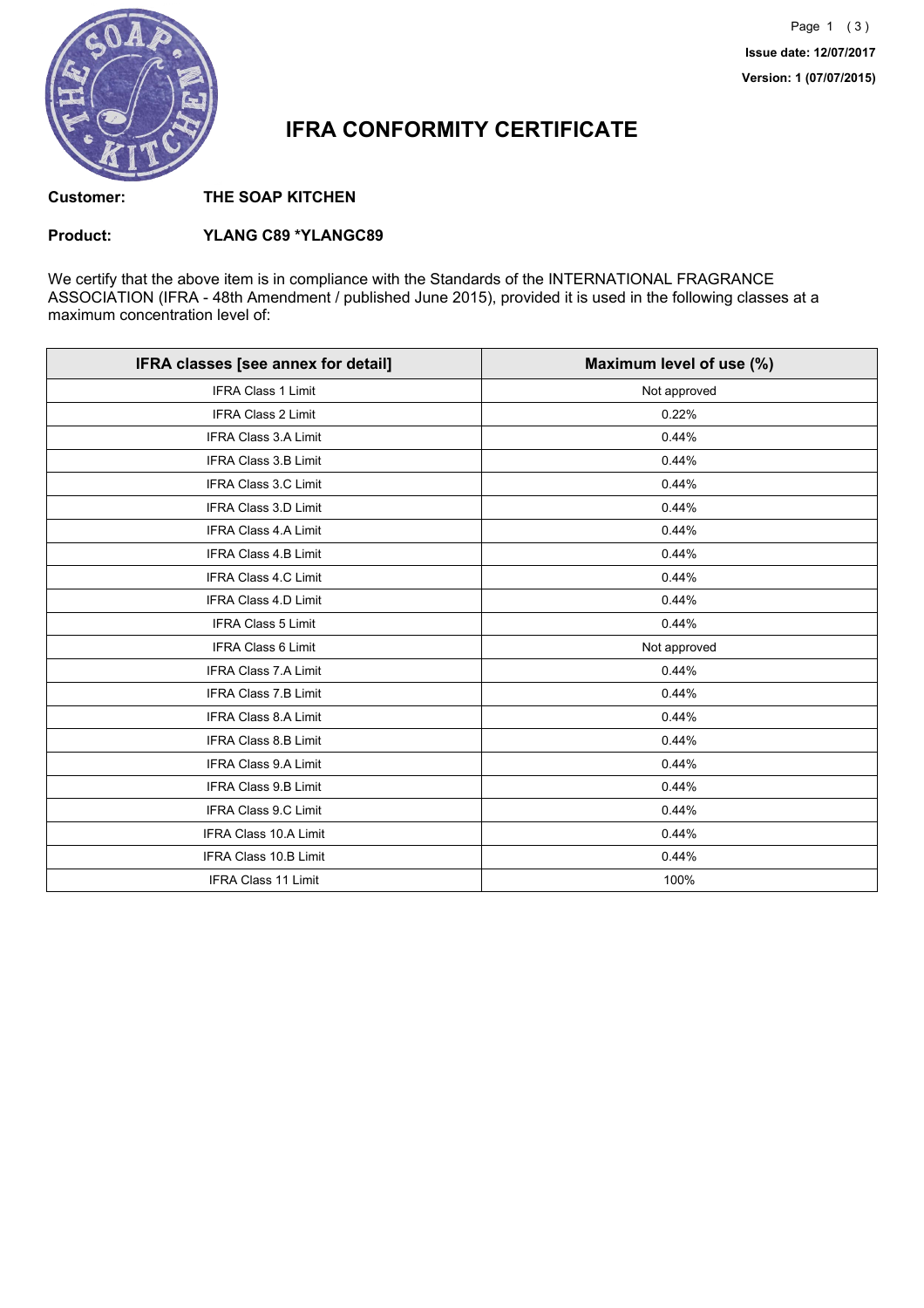

## **IFRA CONFORMITY CERTIFICATE**

For other kinds of application or use at higher concentration levels, a new evaluation may be needed; please contact Carvansons LLP.

The IFRA Standards regarding use restrictions are based on safety assessments by the Panel of Experts of the RESEARCH INSTITUTE FOR FRAGRANCE MATERIALS (RIFM) and are enforced by the IFRA Scientific Committee.

Evaluation of individual Fragrance ingredients is made according to the safety standards contained in the relevant section of the IFRA Code of Practice.

It is the ultimate responsibility of our customer to ensure the safety of the final product (containing this fragrance) by further testing if need be.

**Regulatory Affairs Department**